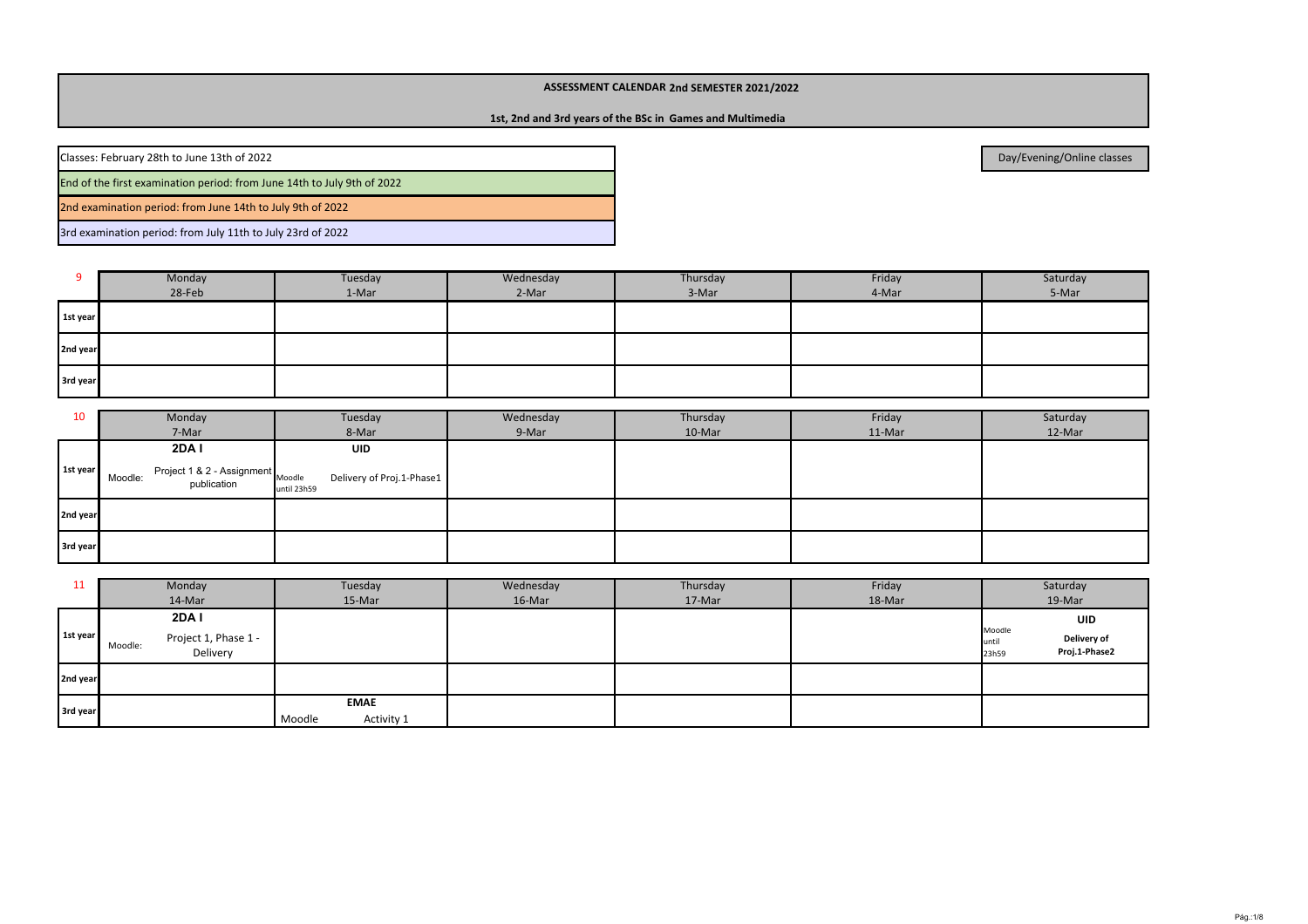## **1st, 2nd and 3rd years of the BSc in Games and Multimedia**

Classes: February 28th to June 13th of 2022

End of the first examination period: from June 14th to July 9th of 2022

2nd examination period: from June 14th to July 9th of 2022

3rd examination period: from July 11th to July 23rd of 2022

| 12       | <b>Monday</b> | Tuesday | Wednesday | Thursday |        | Saturday |  |
|----------|---------------|---------|-----------|----------|--------|----------|--|
|          | 21-Mar        | 22-Mar  | 23-Mar    | 24-Mar   | 25-Mar | 26-Mar   |  |
| 1st year |               |         |           |          |        |          |  |
| 2nd year |               |         |           |          |        |          |  |
| 3rd year |               |         |           |          |        |          |  |

| 13       | Monday               | Tuesday | Wednesday                     | Thursday | Friday  | Saturday          |
|----------|----------------------|---------|-------------------------------|----------|---------|-------------------|
|          | 28-Mar               | 29-Mar  | 30-Mar                        | 31-Mar   | $1-Apr$ | 2-Apr             |
| 1st year |                      |         |                               |          |         | GP<br>Moodle      |
|          |                      |         |                               |          |         | Proj1 publication |
| 2nd year |                      |         | 3DSA                          |          |         |                   |
|          |                      |         | Project publication<br>Moodle |          |         |                   |
| 3rd year | <b>MEAE</b>          |         |                               |          |         |                   |
|          | Activity 2<br>Moodle |         |                               |          |         |                   |

| 14       | Monday | Tuesday                                         | Wednesday | Thursday | Friday |                | Saturday                 |                               |
|----------|--------|-------------------------------------------------|-----------|----------|--------|----------------|--------------------------|-------------------------------|
|          | 4-Apr  | 5-Apr                                           | 6-Apr     | 7-Apr    | 8-Apr  |                | 9-Apr                    |                               |
| 1st year |        |                                                 |           |          | Moodle | PA             |                          |                               |
|          |        |                                                 |           |          |        | Proj 1 release |                          |                               |
| 2nd year |        | <b>GE II</b><br>Project 1 Publication<br>Moodle |           |          |        |                | Moodle<br>until<br>23h59 | MIT<br>Delivery of Lab Work 1 |
| 3rd year |        |                                                 |           |          |        |                |                          |                               |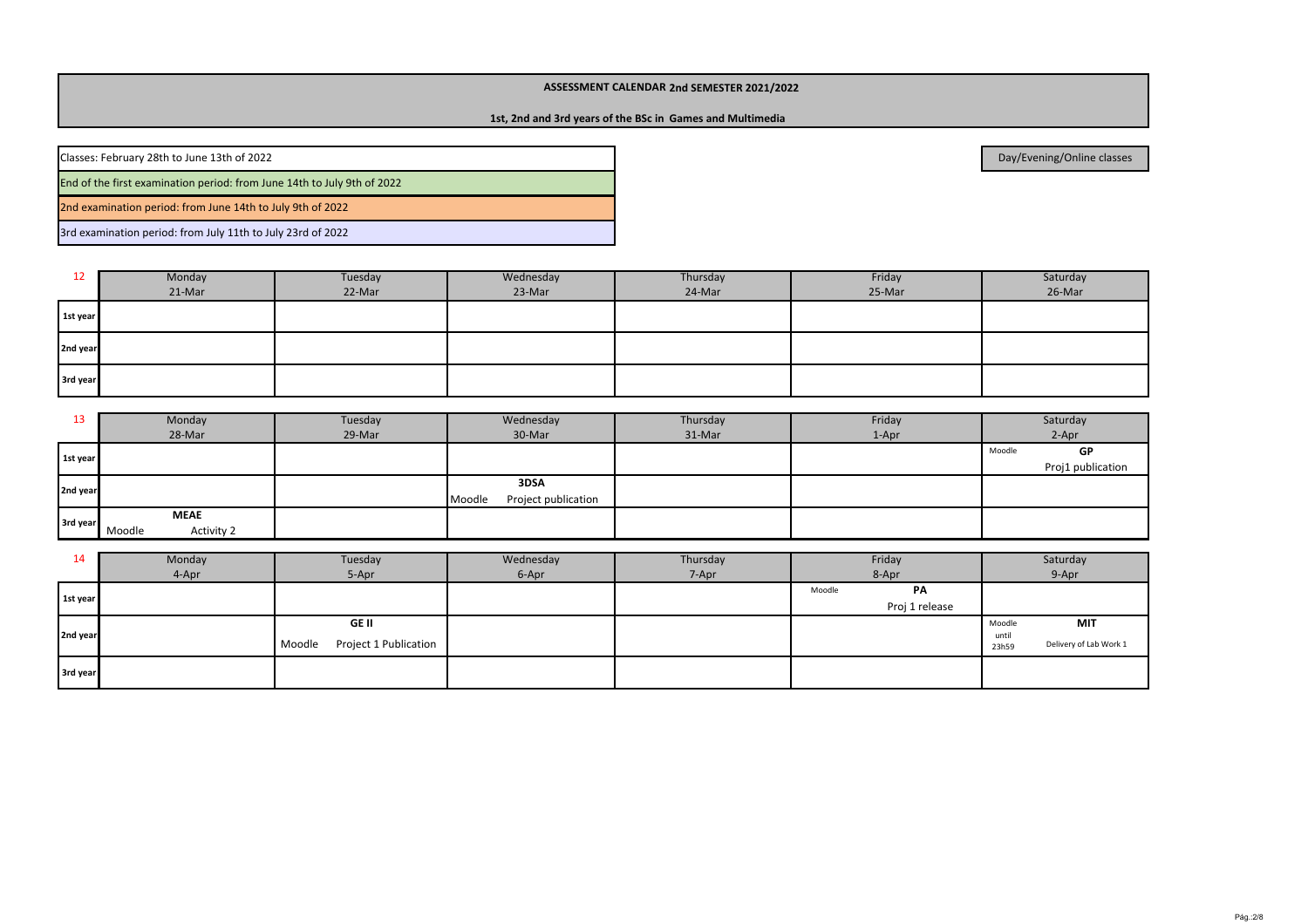## **1st, 2nd and 3rd years of the BSc in Games and Multimedia**

2nd examination period: from June 14th to July 9th of 2022Classes: February 28th to June 13th of 2022End of the first examination period: from June 14th to July 9th of 2022

3rd examination period: from July 11th to July 23rd of 2022

| 15       | Monday                 | Tuesday | Wednesday | Thursday | Friday | Saturday |  |  |  |  |  |
|----------|------------------------|---------|-----------|----------|--------|----------|--|--|--|--|--|
|          | $11-Apr$               | 12-Apr  | 13-Apr    | 14-Apr   | 15-Apr | 16-Apr   |  |  |  |  |  |
| 1st year |                        |         |           |          |        |          |  |  |  |  |  |
| 2nd year | <b>Easter Holidays</b> |         |           |          |        |          |  |  |  |  |  |
| 3rd year |                        |         |           |          |        |          |  |  |  |  |  |

| 16       | Monday                 |         | Tuesday                          |       | Wednesday        | Thursday | Friday | Saturday                                              |
|----------|------------------------|---------|----------------------------------|-------|------------------|----------|--------|-------------------------------------------------------|
|          | 18-Apr                 |         | 19-Apr                           |       | 20-Apr           | 21-Apr   | 22-Apr | 23-Apr                                                |
|          |                        |         | <b>2DA1</b>                      |       |                  |          |        | UID                                                   |
| 1st year |                        | Moodle: | Project 1, Phase 2 -<br>Delivery |       |                  |          |        | Moodle<br>Delivery of Proj.1-Phase3<br>until<br>23h59 |
| 2nd year | <b>Easter Holidays</b> |         |                                  |       | 3DSA             |          |        |                                                       |
|          |                        |         |                                  | Class | 1st Written Exam |          |        |                                                       |
| 3rd year |                        |         | <b>EMAE</b>                      |       |                  |          |        |                                                       |
|          |                        | Moodle  | Activity 3                       |       |                  |          |        |                                                       |

| 17       | Monday  | Tuesday | Wednesday | Thursday | Friday | Saturday |
|----------|---------|---------|-----------|----------|--------|----------|
|          | 25-Apr  | 26-Apr  | 27-Apr    | 28-Apr   | 29-Apr | 30-Apr   |
| 1st year |         |         |           |          |        |          |
| 2nd year | Holiday |         |           |          |        |          |
| 3rd year |         |         |           |          |        |          |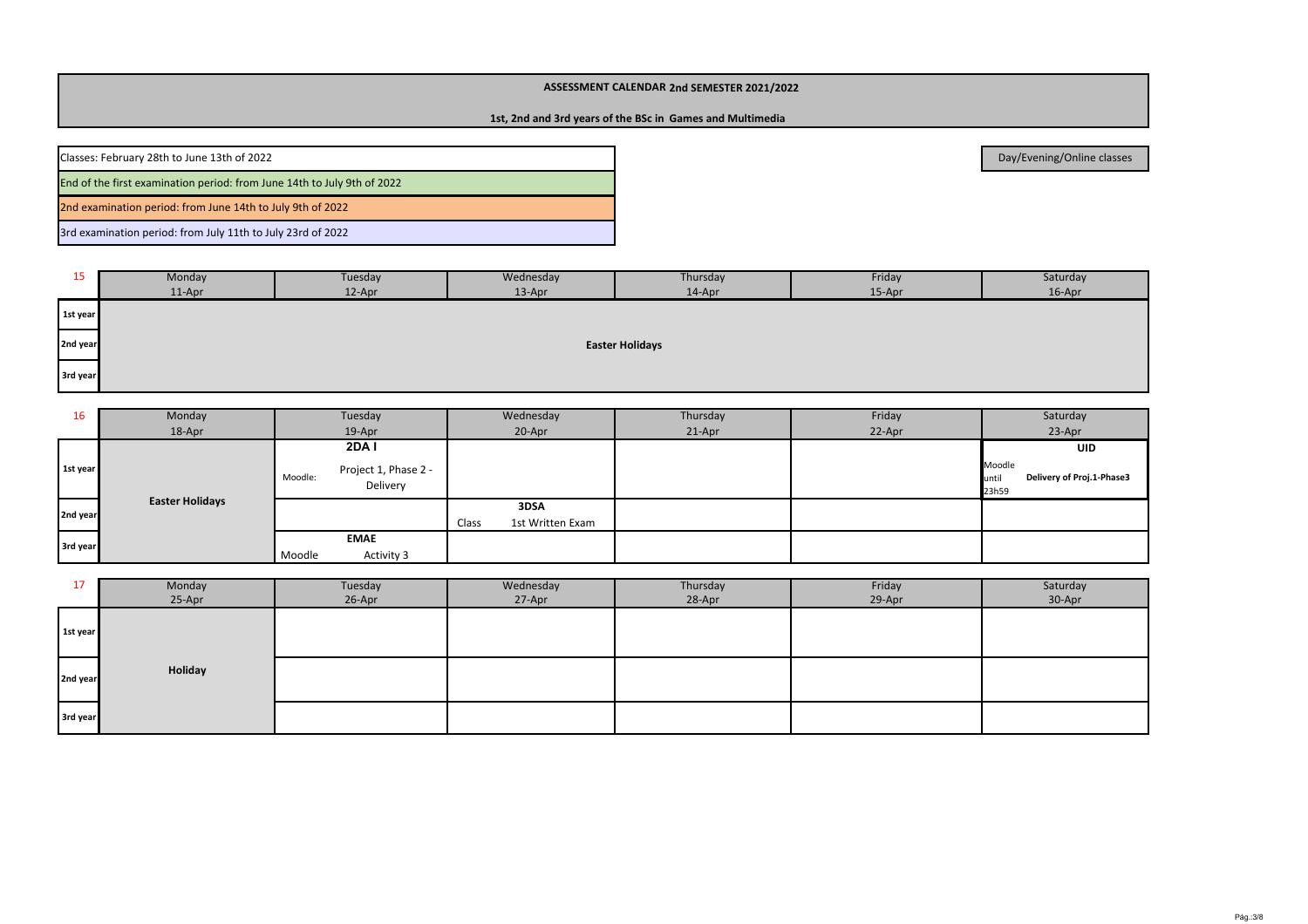## **1st, 2nd and 3rd years of the BSc in Games and Multimedia**

2nd examination period: from June 14th to July 9th of 2022Classes: February 28th to June 13th of 2022End of the first examination period: from June 14th to July 9th of 2022

3rd examination period: from July 11th to July 23rd of 2022

| 18       | Monday | Tuesday                                     | Wednesday                     | Thursday | Friday                                                        | Saturday                |
|----------|--------|---------------------------------------------|-------------------------------|----------|---------------------------------------------------------------|-------------------------|
|          | 2-May  | 3-May                                       | 4-May                         | 5-May    | 6-May                                                         | 7-May                   |
|          |        | 2DA I                                       | <b>2DA1</b>                   |          | <b>2DA1</b>                                                   | GP<br>Moodle            |
| 1st year |        | Project 1, Phase 3 -<br>Moodle:<br>Delivery | Project 1, Oral Exam<br>Class |          | Project 1, Oral Exam<br>Class                                 | Proj1 Delivery<br>23h59 |
|          |        | <b>PV</b>                                   |                               |          | 3DP                                                           |                         |
| 2nd year |        | Moodle:<br>Labwork I - Delivery<br>14h00    |                               |          | Moodle: Project 1 Delivery<br>Class: Public oral presentation |                         |
| 3rd year |        |                                             |                               |          |                                                               |                         |

| 19       | Monday                   | Tuesday                                                   | Wednesday | Thursday                                       | Friday   | Saturday                  |
|----------|--------------------------|-----------------------------------------------------------|-----------|------------------------------------------------|----------|---------------------------|
|          | 9-May                    | $10$ -May                                                 | $11-May$  | 12-May                                         | $13-May$ | 14-May                    |
|          | GP                       | GP                                                        |           | <b>UID</b>                                     |          | PA<br>Moodle              |
| 1st year | Proj1 Oral Exam<br>class | Proj1 Oral Exam<br>class                                  |           | Moodle until<br>Delivery of Lab Work1<br>23h59 |          | Proj 1, Delivery<br>23:59 |
| 2nd year |                          | <b>GE II</b><br>Project 1, Delivery<br>Class<br>Oral exam |           |                                                |          |                           |
| 3rd year |                          |                                                           |           |                                                |          |                           |

| 20       | Monday               | Tuesday | Wednesday                                   | Thursday |          | Friday        | Saturday |                   |
|----------|----------------------|---------|---------------------------------------------|----------|----------|---------------|----------|-------------------|
|          | 16-May               | 17-May  | 18-May                                      | $19-May$ | $20-May$ |               |          | $21-May$          |
|          |                      |         | <b>2DA1</b>                                 |          | Moodle   | PA            |          | GP                |
| 1st year |                      |         | Project 2, Phase 1 -<br>Moodle:<br>Delivery |          |          | Proj2 release | Moodle   | Proj2 publication |
| 2nd year |                      |         |                                             |          |          |               |          |                   |
|          | <b>EMAE</b>          |         |                                             |          |          |               |          |                   |
| 3rd year | Activity 4<br>Moodle |         |                                             |          |          |               |          |                   |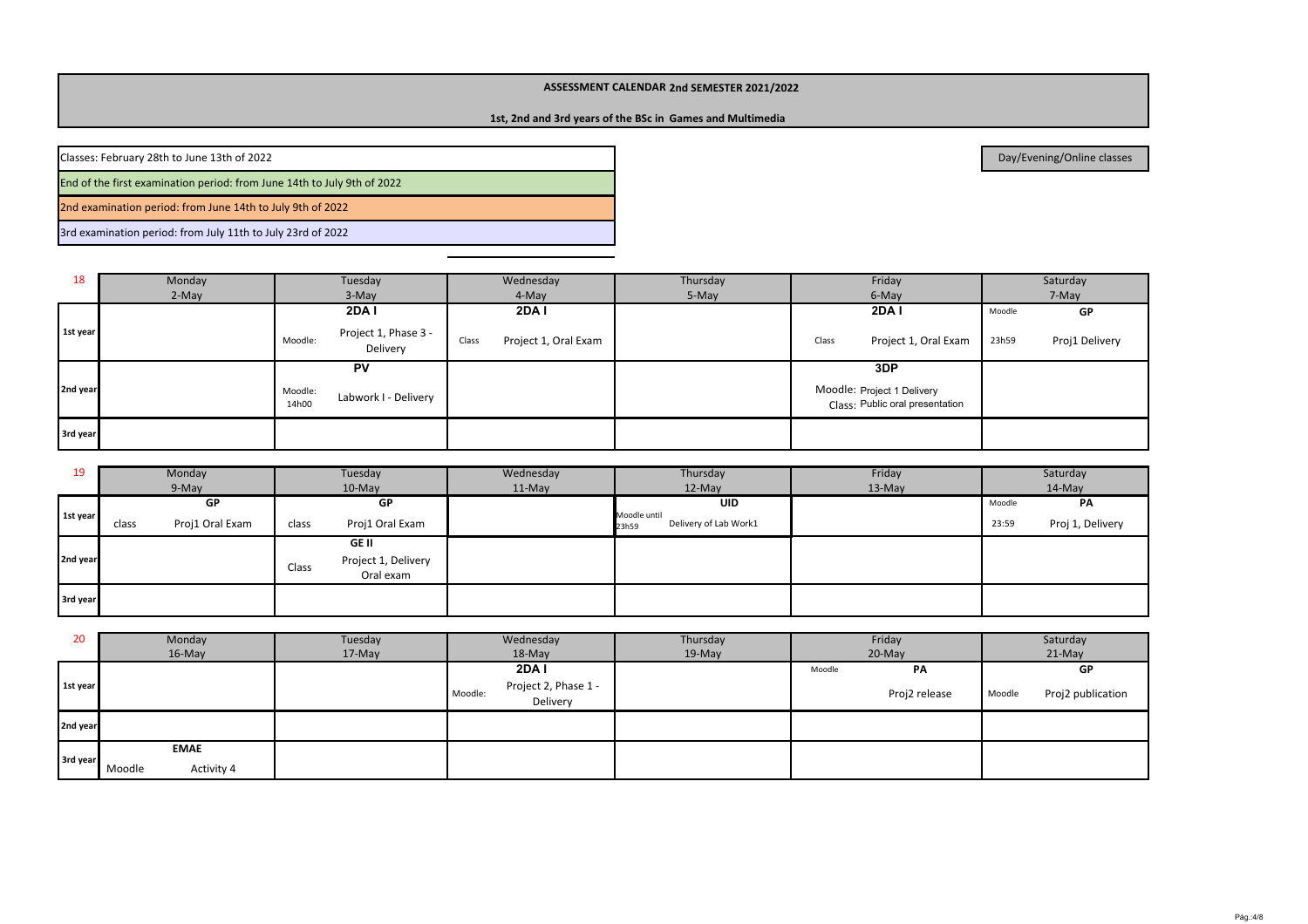## **1st, 2nd and 3rd years of the BSc in Games and Multimedia**

Classes: February 28th to June 13th of 2022

End of the first examination period: from June 14th to July 9th of 2022

2nd examination period: from June 14th to July 9th of 2022

3rd examination period: from July 11th to July 23rd of 2022

| 21       | Monday | Tuesday                                                | Wednesday | Thursday | Friday | Saturday                                                               |
|----------|--------|--------------------------------------------------------|-----------|----------|--------|------------------------------------------------------------------------|
|          | 23-May | 24-May                                                 | 25-May    | 26-May   | 27-May | 28-May                                                                 |
| 1st year |        |                                                        |           |          |        | <b>UID</b><br>Moodle<br>until<br>Delivery of Lab Work 2 and 3<br>23h59 |
| 2nd year |        | <b>PV</b><br>Moodle:<br>Labwork II - Delivery<br>14h00 |           |          |        |                                                                        |
| 3rd year |        |                                                        |           |          |        |                                                                        |

| 22       | Monday<br>30-May | Tuesday<br>$31-May$                      | Wednesday<br>$1$ -Jun                                     | Thursday<br>2-Jun | Friday<br>3-Jun | Saturday<br>4-Jun |
|----------|------------------|------------------------------------------|-----------------------------------------------------------|-------------------|-----------------|-------------------|
| 1st year |                  |                                          |                                                           |                   |                 |                   |
| 2nd year |                  |                                          | MIT<br>Moodle<br>until<br>Delivery of Lab Work 2<br>23h59 |                   |                 |                   |
| 3rd year |                  | GE II<br>Project 2 publication<br>Moodle |                                                           |                   |                 |                   |

| 23       | Monday | Tuesday | Wednesday                         | Thursday | Friday    | Saturday                                            |
|----------|--------|---------|-----------------------------------|----------|-----------|-----------------------------------------------------|
|          | 6-Jun  | 7-Jun   | 8-Jun                             | 9-Jun    | $10$ -Jun | $11$ -Jun                                           |
| 1st year |        |         |                                   |          |           | 2DAI<br>Project 2, Phase 2 -<br>Moodle:<br>Delivery |
| 2nd year |        |         | 3DSA<br>Class<br>2nd Written Exam |          | Holiday   |                                                     |
| 3rd year |        |         |                                   |          |           |                                                     |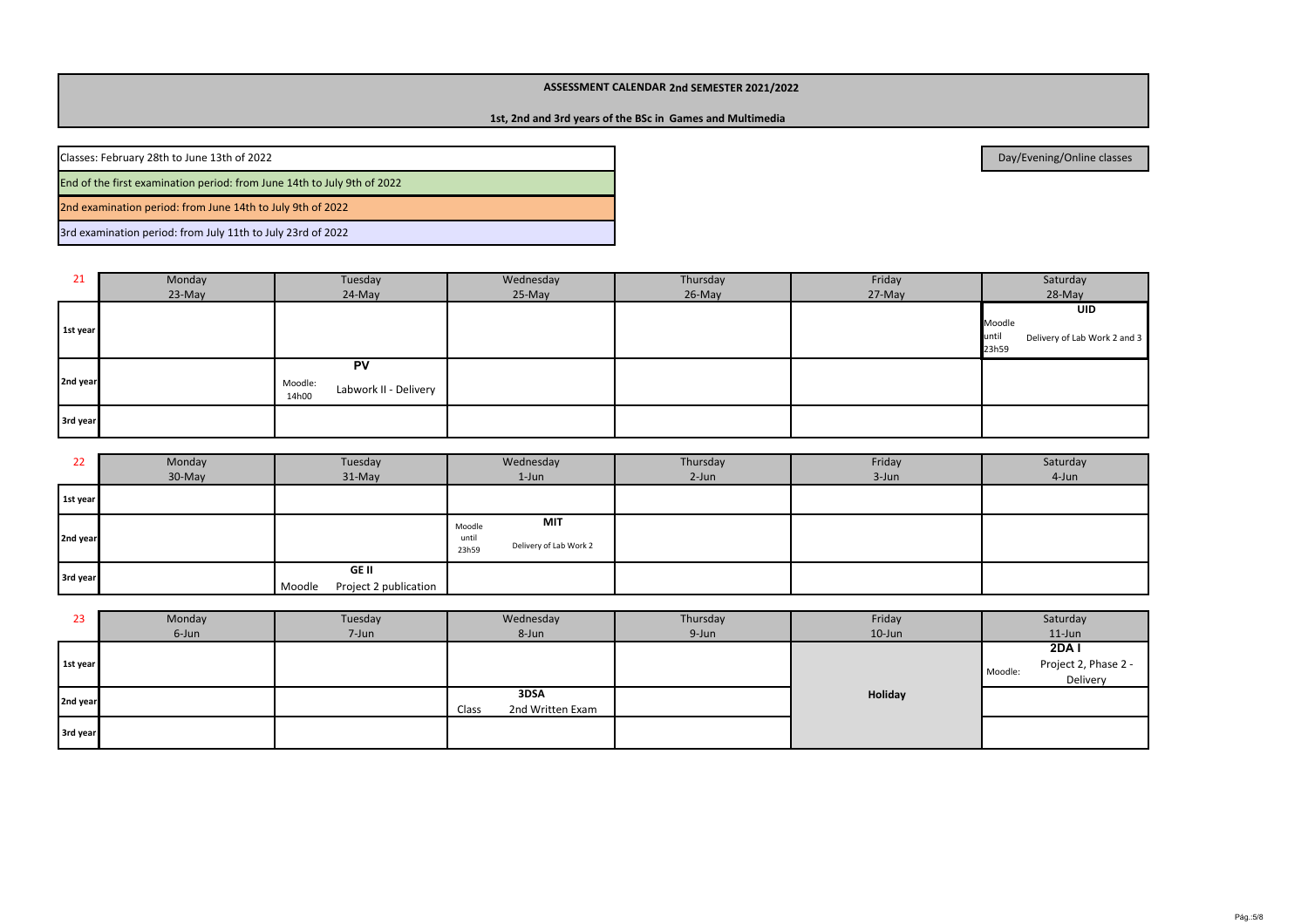## **1st, 2nd and 3rd years of the BSc in Games and Multimedia**

Classes: February 28th to June 13th of 2022

End of the first examination period: from June 14th to July 9th of 2022

2nd examination period: from June 14th to July 9th of 2022

3rd examination period: from July 11th to July 23rd of 2022

| 24       | Monday                        | Tuesday                                     | Wednesday                                                                                  | Thursday | Friday                                     | Saturday                                   |                                   |
|----------|-------------------------------|---------------------------------------------|--------------------------------------------------------------------------------------------|----------|--------------------------------------------|--------------------------------------------|-----------------------------------|
|          | $13 - Jun$                    | 14-Jun                                      | $15$ -Jun                                                                                  | 16-Jun   | 17-Jun                                     | 18-Jun                                     |                                   |
| 1st year |                               |                                             | <b>UID</b><br>Delivery and Oral Exam of Lab<br>9:30h<br>Works 4,5                          |          | <b>GP</b><br>Proj2 delivery<br>23h59       |                                            | <b>1rst examination</b><br>period |
| 1st year |                               |                                             | <b>UID</b><br>Delivery and Oral Exam of<br>Project 1 + Lab Works<br>9:30h<br>1, 2, 3, 4, 5 | Holiday  | <b>GP</b><br>Proj1+Proj2 delivery<br>23h59 |                                            | 2rst examination<br>period        |
| 2nd year |                               | 3DSA<br>Moodle<br>Project delivery<br>23:55 |                                                                                            |          |                                            | <b>MIT</b><br>9:30h<br><b>Written Exam</b> | 1rst examination<br>period        |
| 2nd year |                               | 3DSA<br>Moodle<br>Project delivery<br>23:55 |                                                                                            | Holiday  |                                            | <b>MIT</b><br>9:30h<br><b>Written Exam</b> | 2rst examination<br>period        |
| 3rd year | <b>EMAE</b>                   |                                             |                                                                                            |          |                                            |                                            | 1rst examination<br>period        |
|          | 3rd year Moodle<br>Activity 5 |                                             |                                                                                            | Holiday  |                                            |                                            | 2rst examination<br>period        |

| 25       | Monday                                                              | Tuesday                                           | Wednesday                                                            | Thursday                       | Friday                                     | Saturday   |                                   |
|----------|---------------------------------------------------------------------|---------------------------------------------------|----------------------------------------------------------------------|--------------------------------|--------------------------------------------|------------|-----------------------------------|
|          | 20-Jun                                                              | $21$ -Jun                                         | 22-Jun                                                               | $23 - Jun$                     | 24-Jun                                     | $25 - Jun$ |                                   |
|          | PA                                                                  |                                                   |                                                                      | <b>GP</b>                      |                                            |            | <b>1rst examination</b>           |
| 1st year | Proj 2, Delivery<br>23:59                                           |                                                   |                                                                      | Proj2 Oral Exam<br>10h00       |                                            |            | period                            |
|          | <b>PA</b>                                                           |                                                   |                                                                      | <b>GP</b>                      |                                            |            | <b>2rst examination</b>           |
| 1st year | Proj 1+Proj 2, Delivery<br>23:59                                    |                                                   |                                                                      | Proj1+Proj2 Oral Exam<br>10h00 |                                            |            | period                            |
|          | 3DP                                                                 | GE II                                             | PV                                                                   |                                | 3DSA                                       |            |                                   |
| 2nd year | Moodle: Project 2 Delivery<br>14:30 Public oral presentation        | Moodle<br>Project 2, Delivery<br>14:30            | Project Delivery and Oral<br>Moodle:<br>14h00<br>Exam                |                                | $9:00 - 18h00$<br><b>Project Oral Exam</b> |            | <b>1rst examination</b><br>period |
|          | 3DP                                                                 | <b>GE II</b>                                      | <b>PV</b>                                                            | 3DSA                           | 3DSA                                       |            |                                   |
|          | 2nd year Moodle:1 Project Delivery<br>4:30 Public oral presentation | Moodle<br>Project 1 + Project 2 Delivery<br>14:30 | Written Exam + Project<br>Moodle:<br>14h00<br>Delivery and Oral Exam | 14h00<br><b>Written Exam</b>   | $9:00 - 18h00$<br><b>Project Oral Exam</b> |            | <b>2rst examination</b><br>period |
| 3rd year |                                                                     |                                                   |                                                                      |                                |                                            |            | <b>1rst examination</b><br>period |
|          |                                                                     |                                                   |                                                                      |                                |                                            |            | 2rst examination                  |
| 3rd year |                                                                     |                                                   |                                                                      |                                |                                            |            | period                            |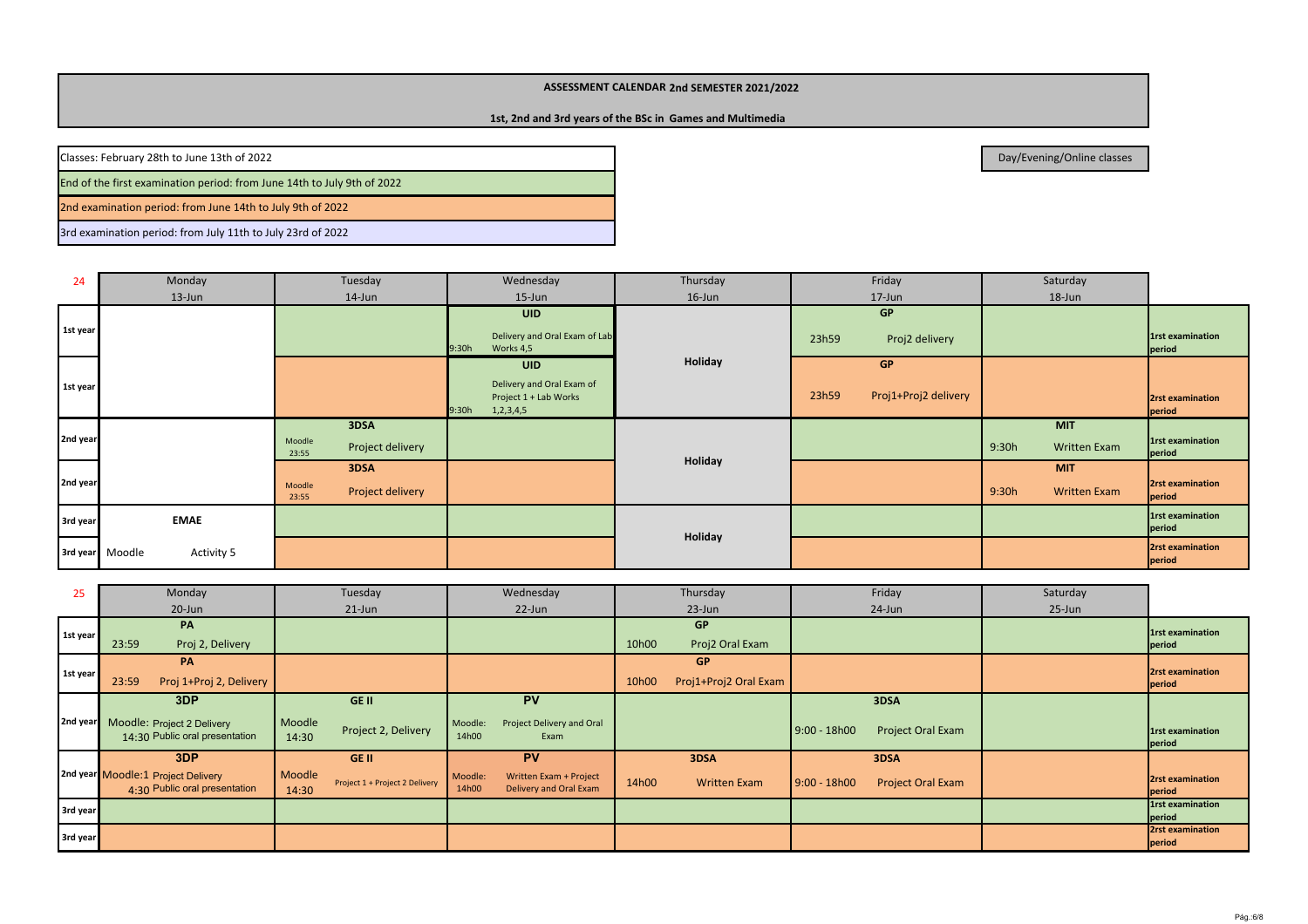# **1st, 2nd and 3rd years of the BSc in Games and Multimedia**

Classes: February 28th to June 13th of 2022

End of the first examination period: from June 14th to July 9th of 2022

2nd examination period: from June 14th to July 9th of 2022

3rd examination period: from July 11th to July 23rd of 2022

| 26       | Monday                   | Tuesday                                           | Wednesday                                                   | Thursday                                      | Friday                                        | Saturday |                            |
|----------|--------------------------|---------------------------------------------------|-------------------------------------------------------------|-----------------------------------------------|-----------------------------------------------|----------|----------------------------|
|          | 27-Jun                   | 28-Jun                                            | 29-Jun                                                      | 30-Jun                                        | $1$ -Jul                                      | $2$ -Jul |                            |
| 1st year | PA<br>Oral Exam<br>09:30 |                                                   | 2DA I<br>Project 2, Phase 3 -<br>Moodle                     | 2DA I<br>$9:30 - PL1$<br>Project 2: Oral Exam | 2DA I<br>$9:30 - PL3$<br>Project 2: Oral Exam |          | 1rst examination           |
|          |                          |                                                   | 14:30<br>Delivery                                           | 14:30 - PL2                                   | $9:30 - PL4$                                  |          | period                     |
|          | PA                       |                                                   | 2DA I                                                       | <b>2DA1</b>                                   | <b>2DA1</b>                                   |          |                            |
| 1st year | Oral Exam<br>09h30       |                                                   | Project 1 + Project 2<br>Moodle<br>14:30<br><b>Delivery</b> | Oral Exam<br>14h30                            | Oral Exam<br>14h30                            |          | 2rst examination<br>period |
| 2nd year |                          | GE II<br>Project 2 Oral Exam<br>14:30             |                                                             |                                               |                                               |          | 1rst examination<br>period |
| 2nd year |                          | GE II<br>14:30<br>Project 1 + Project 2 Oral Exam |                                                             |                                               |                                               |          | 2rst examination<br>period |
| 3rd year |                          |                                                   |                                                             |                                               |                                               |          | 1rst examination<br>period |
| 3rd year |                          |                                                   |                                                             |                                               |                                               |          | 2rst examination<br>period |

| 27       | Monday                       | Tuesday | Wednesday | Thursday | Friday | Saturday |                                   |
|----------|------------------------------|---------|-----------|----------|--------|----------|-----------------------------------|
|          | 4-Jul                        | 5-Jul   | 6-Jul     | 7-Jul    | 8-Jul  | 9-Jul    |                                   |
| 1st year |                              |         |           |          |        |          | 1rst examination<br>period        |
| 1st year |                              |         |           |          |        |          | 2rst examination<br>period        |
| 2nd year |                              |         |           |          |        |          | <b>1rst examination</b><br>period |
| 2nd year |                              |         |           |          |        |          | 2rst examination<br>period        |
| 3rd year | <b>EMAE</b>                  |         |           |          |        |          | <b>1rst examination</b>           |
|          | Project<br>Moodle            |         |           |          |        |          | period                            |
| 3rd year | <b>EMAE</b>                  |         |           |          |        |          | 2rst examination                  |
|          | 18h30<br><b>Written Test</b> |         |           |          |        |          | period                            |